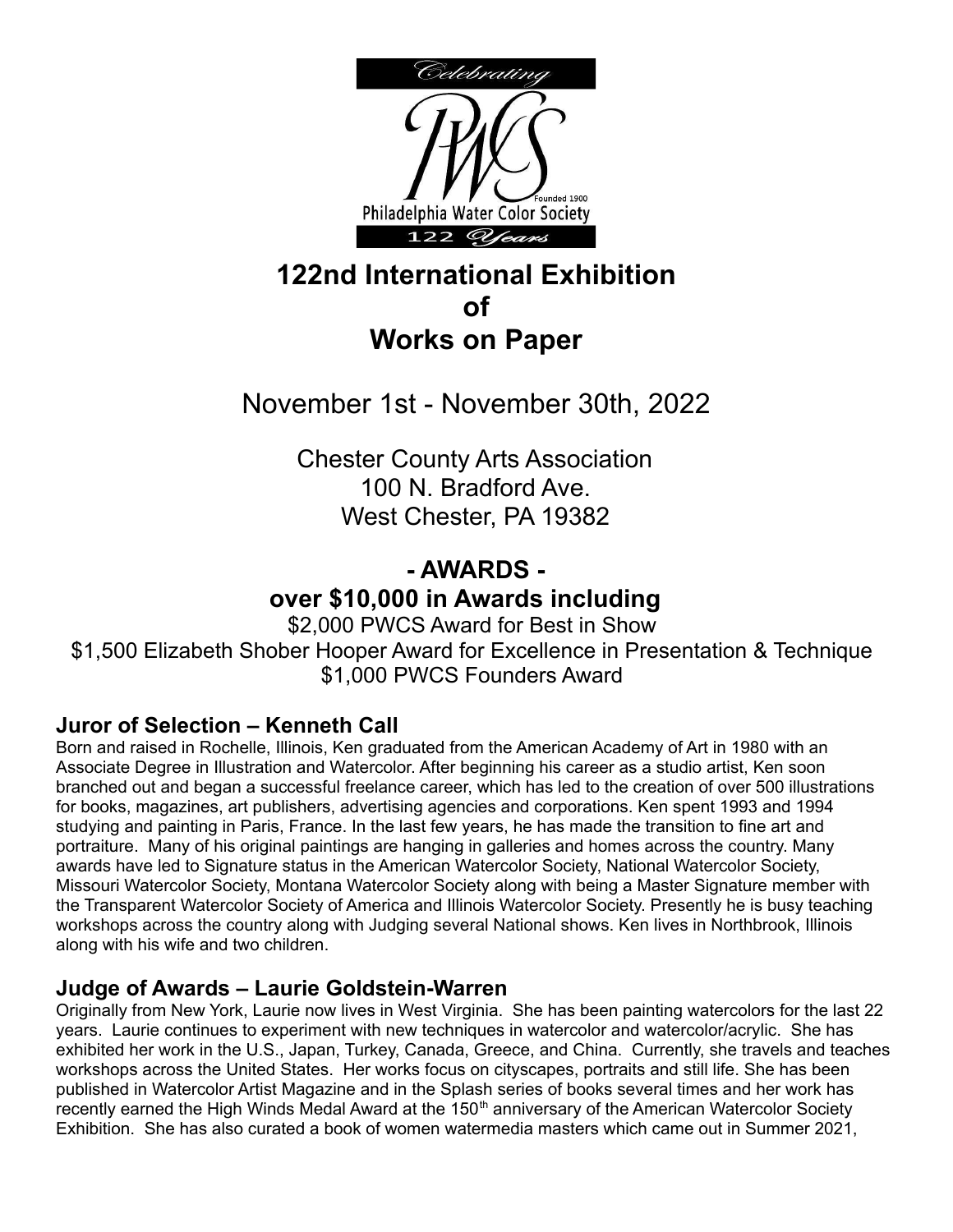called Her Voice. Laurie has also been invited to demo and exhibit at the International Watercolour Masters Exhibition in England in 2022.

### **Exhibition Calendar**

| <b>Submissions Open</b>    | Friday, July 1, 2022                    |
|----------------------------|-----------------------------------------|
| <b>Submissions Close</b>   | Wednesday, August 31, 2022              |
| <b>Email Notifications</b> | Wednesday, September 28, 2022           |
| Receive Shipped Artwork    | Week of October 16, 2022                |
| <b>Hand Delivery</b>       | Thursday, October 27, 2022, 10am to 5pm |
| Demo                       | TBD                                     |
| <b>Exhibition Dates</b>    | November 1 to November 30, 2022         |
| <b>Awards Reception</b>    | November 6, 2022, 1 pm to 4 pm          |
| <b>Gallery Talk</b>        | November 6, 2022, 3 pm                  |
| Pick Up Artwork            | December 1, 2022, 9am to 5pm            |

# **Entry Fees**

*PWCS Members: \$40.00 Non-PWCS Members: \$50.00*

Member dues must be paid in full *prior* to entering the PWCS 2022 International Works on Paper Exhibit. "Paid in Full" means that your dues are paid until December 31, 2022. If you are not already a member, consider joining as there are several new membership benefits which include discounted rates for workshops, demonstrations, and talks. Membership dues can be paid, and contact information updated at [www.pwcsociety.org/membership](http://www.pwcsociety.org/membership) .

The entry fee entitles entrants to submit two paintings for consideration by the Juror of Selection for inclusion in the exhibition. No more than one painting per entrant may be selected for this exhibition.

#### There will be no refunds once your entry is submitted, regardless of the status of your entry. Entries *may be disqualified for not following entry guidelines.*

#### **Conditions and Rules for Acceptance**

Submissions and artwork that do not comply with the following conditions and rules will not be accepted and will be returned at the artist's expense. The artist may be excluded from future exhibitions sponsored by the *PWCS for a period of two years.*

- Artists must be 18 or older.
- Work previously exhibited in any PWCS juried exhibition or at any Chester County Art Association exhibition will not be accepted.
- Artwork cannot be exhibited concurrently in other shows; particularly virtual shows.
- All entries must be for sale. Prices cannot be changed once submitted.
- **●** Artists may not substitute another work for an accepted work.
- **●** Artists notified of acceptance may not withhold their work for any reason.
- Entries must have been created within the last 3 years. Artwork produced prior to June 2019 will not be accepted.
- *●* Chester County Art Association will receive 40% of the sale price, with the remaining 60% going to the artist.

PWCS122<sup>nd</sup> International Works on Paper Page 2 of 5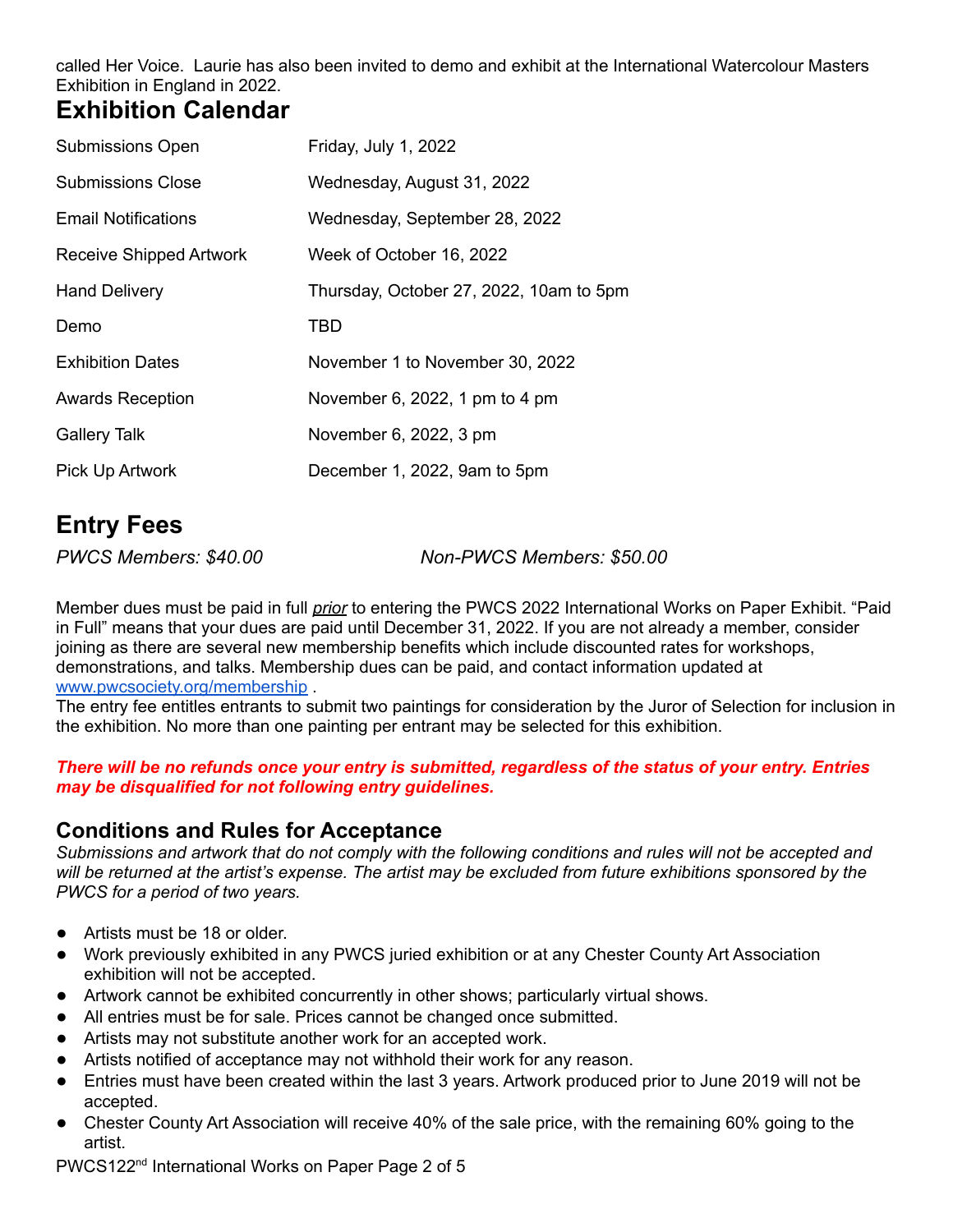All paintings must hang for the duration of the exhibition.

### **Eligible Work**

- *● Media:* In addition to watercolor; soft pastels, charcoal, graphite, colored pencil, pen & ink, gouache, acrylic, and hand-pulled prints are also accepted. All work must be original and on or of paper. Clay prints on Reemay using water soluble mediums are acceptable. Collage elements must be of paper and cannot be mounted on canvas. Any image or color on collage papers must be of water media and the work of the artist – **no cutouts used from digital work will be accepted**.
- Oils, oil pastels, photographic, digital, electronic processes or computer art will not be accepted.
- Artwork must be original and not completed under teacher supervision, either in a class or workshop or from a DVD or book. Photo reference must have been taken by the entrant.
- Framed size cannot exceed 48" in height or width.
- No side of the image visible within the mat can be less than 10" unless the length multiplied by the width exceeds 100 square inches (i.e., 9" x 12" = 108 sq. in.). Note that the measurement is of the painting within the border of the mat and not the size of paper used before matting.

#### **Digital Image Preparation:**

ShowSubmit will auto-size your images for you according to our show specifications of 1500 pixels on the longest side at a resolution of 300 dpi.

- Digital images should be cropped to show the image of the painting only **no mat or frame**.
- All images should be high quality (2MB or greater) jpeg (.jpg) image files. Take your photo in the largest format available and upload the larger image when possible. (ShowSubmit can reduce your image size to the correct size but cannot upsize images that are too small.)
- ShowSubmit automatically renames all image files to LastName FirstInitial TitleofPainting.
- Resources for how to photograph your work and editing images are provided on <https://pwcs.wildapricot.org/digital-image-preparations>.

\*If you prefer to resize your image yourself, please upload images with a size of 1500 pixels along the longest edge at 300 dpi. ShowSubmit will not resize your images if they meet the exact specification.

*PWCS may use images of accepted work for publicity and marketing purposes*.

#### **Follow these steps to enter:**

- For Philadelphia Water Color Society member applicants, confirm that your dues are paid through 2022.
- On your device, go to [www.pwcsociety.org/exhibitions/122nd-international-exhibition](http://www.pwcsociety.org/exhibitions/122nd-international-exhibition)
- Follow the submission link which will take you to ShowSubmit.
- If you have used ShowSubmit for other exhibitions, use your existing User ID and password. If you are new to ShowSubmit, create a user ID and password.
- **●** Follow entry instructions and upload your artwork. Note that your artwork will be formatted by ShowSubmit if you haven't already done so. You will be asked several questions. Those questions with examples of answers are listed below.
	- **o Medium –** Soft Pastel
	- **o Membership Status –** Select Member or Non-Member
	- **o Select Image –** Select Image File to Upload
	- **o Title –** Enter Title of your painting
	- **o Image Size –** Enter Height & Width of unframed painting
	- **o Frame Size –** Enter Height & Width
	- **o Year -** Year that the painting was completed (must be 2019 or later).
	- **o Price -** Your selling price (NFS not Allowed)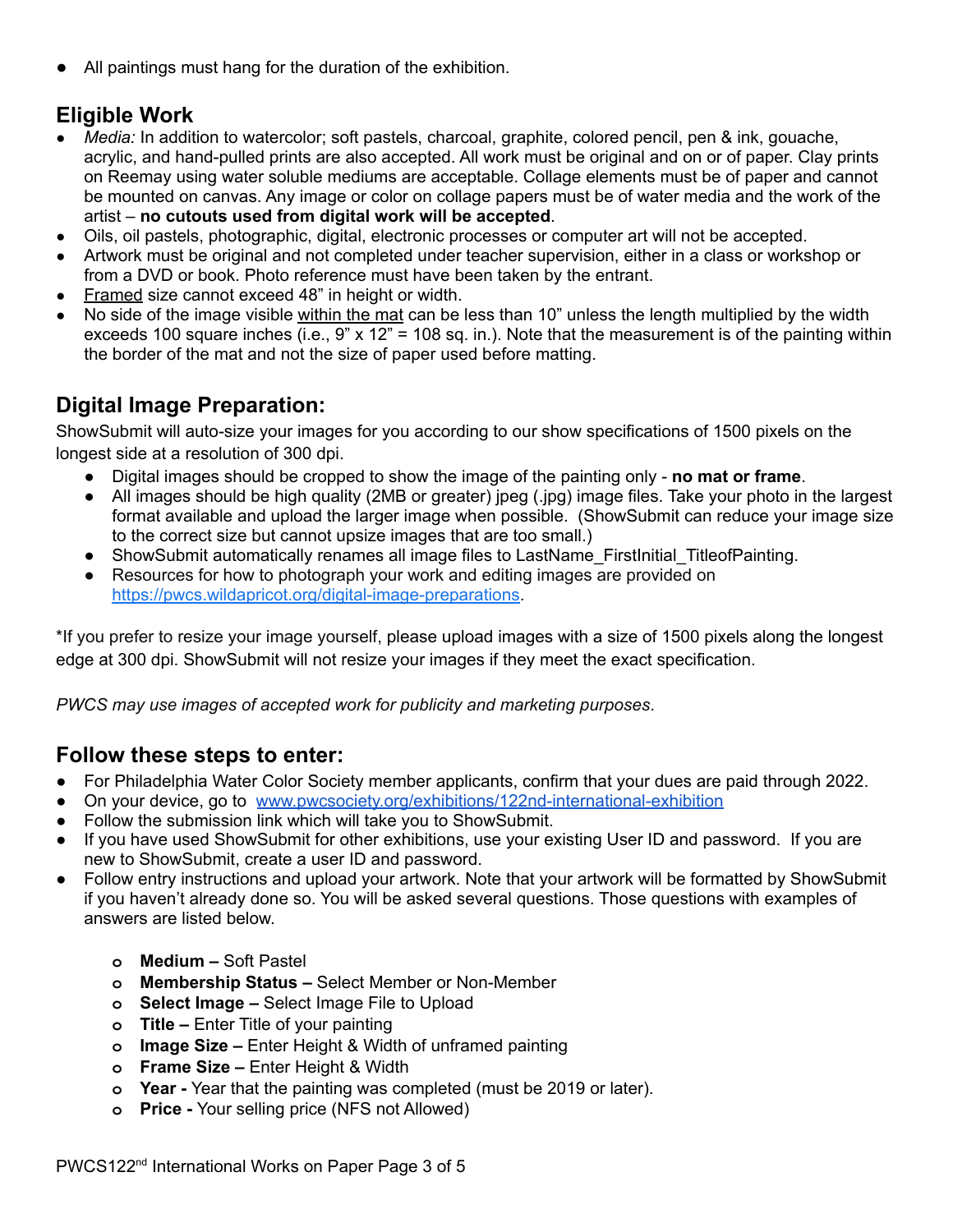After completing your first entered piece, including uploading the image and providing the information above, click on **USE** to the right of the image. Continue to **+ Add Image** below to add your second image. Note that if another image is preferred and you wish to change your piece, unselect the **USE** button to the right of the image that will not be submitted. You can then go to **+ Add Image** below to make another selection. When finished, select **Save & Proceed** at the bottom right highlighted in yellow. You can change your image selections up until the close of submissions.

When finished, follow the prompt under your entries to pay the entry fee. If you are editing or changing an image, there will be wording under your images stating that you have paid your entry fee and you have no additional amount to pay.

• Note that the measurement is of the painting within the border of the mat and not the size of **paper used before matting.**

#### **Notifications**

Notifications will be made by email on or about September 28th, 2022. One email will be sent for accepted artwork. A separate email will be sent for non-accepted artwork. If no paintings are accepted, only one email will be sent listing both unaccepted paintings.

#### **Conditions for Accepted Work**

Only framing with white mats and glass or plexiglass are acceptable. A thin colored liner mat may be used when double matting. An exception to this is work mounted to a hard substrate and then waxed or varnished. This will preclude the need to display under glass; however, framing is still required. The framed work must be wired and ready to hang – *sawtooth hangers will not be accepted.*

Framing must be professional in appearance with clean mats and no visible damage to frame, glass, or plexiglass. Frames over 36" in any direction must use plexiglass. Shipped work must use plexiglass. The back of the painting must be secured tightly and sealed when possible.

*PWCS reserves the right to review all entries, hand delivered and shipped, for conformance to the specifications outlined herein and reserves the right to reject any work which does not conform to entry requirements and/or does not match the accepted digital entry.*

#### **Hand Delivery of Accepted Work**

Artwork can be hand delivered to Chester County Art Association on October 27th, 2022, between 10am and 5pm.

#### **Shipping and Handling Instructions**

Accepted artwork should be shipped to:

Chester County Art Association 100 N. Bradford Avenue West Chester, PA 19382 Attention: PWCS Show

- All shipped artworks must be received between October 17<sup>th</sup> and October 21st, 2022. Chester County Art Association will not be responsible for any artwork received before or after these dates.
- **● Handling fees are non-refundable.**
- Handling Fees for North American entries (U.S., Canada, and Mexico) should be made by attaching your check to the back of the painting:
	- When shipped in an Air Float Box (or equivalent) \$25.

PWCS122<sup>nd</sup> International Works on Paper Page 4 of 5